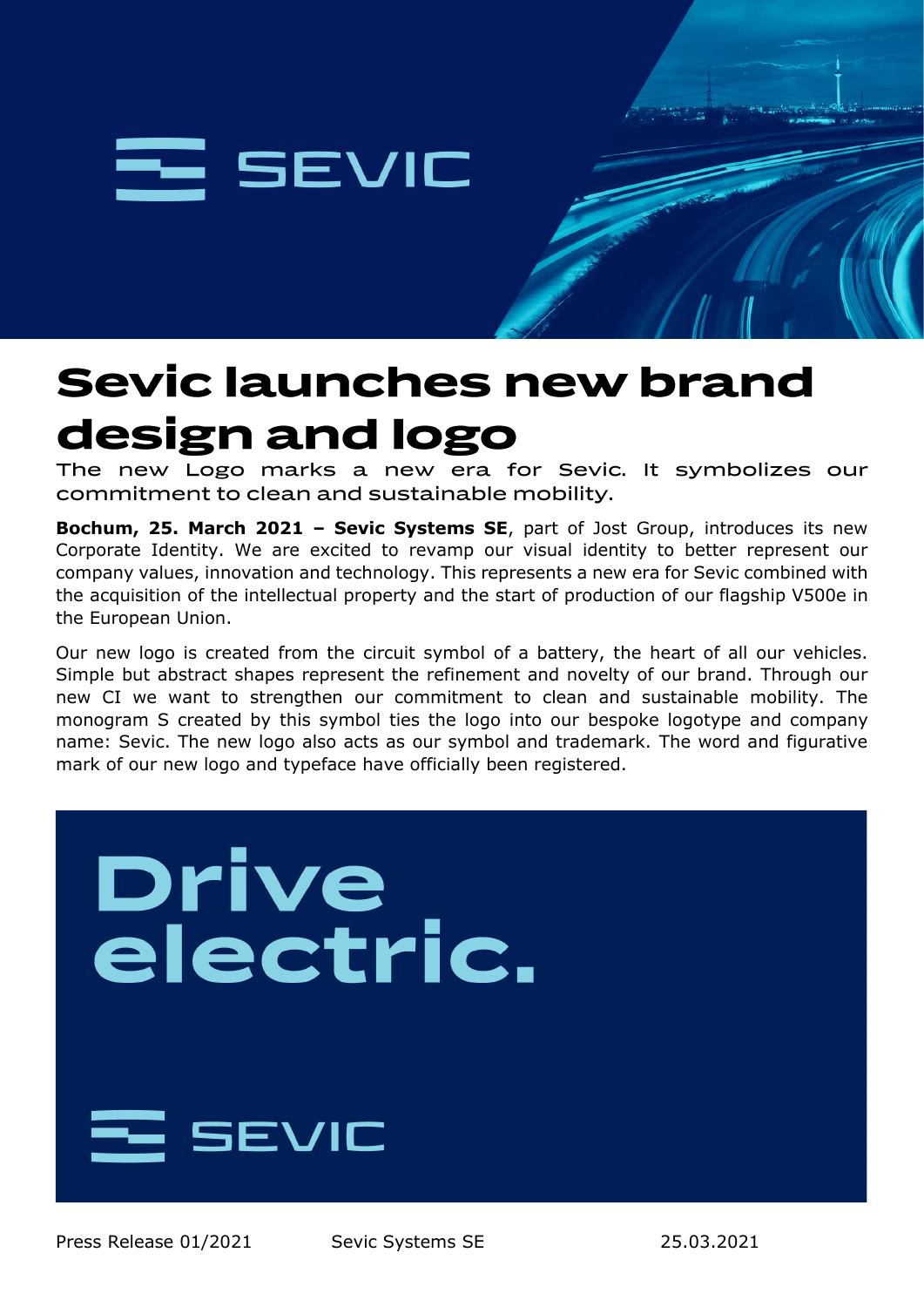We will stay true to our motto "Drive electric. Sevic". We believe that electric drivetrains and battery powered vehicles are the future of urban mobility and logistics. To further empathize our strong value proposition for urban logistics, we will also add the slogan "Deliver electric. Sevic". We also have exciting plans for expanding our range for the last-mile delivery ecosystem. We already offer our models with cargo capacities between 50kg and more than 500kg. We will further develop new vehicles in this range in order to perfectly match our customers' needs.

With our new visual identity, we want to "electrify" our appearance and become more modern and refined. This goes along with our desire to offer more customized solutions for our customers. Going forward there are going to be more cargo options than ever. We have new designs and solutions on the way and are excited to introduce improved cargo boxes, platforms, and flatbeds very soon.

We cannot wait to share with you the new and improved intelligent features and software solutions of the new V500e. New electric powertrain, connectivity and smart options will increase the efficiency and safety of our vehicles significantly. Stay tuned for more updates on this. You can subscribe to our newsletter [here.](https://sevic-emobility.eu/en/news/p/145-sevic-launches-new-brand-design-and-logo)



We are also readjusting our color scheme. The former dark blue and lime green will be replaced by two different shades of blue. The new colors reflect Sevic's new products, brand mission and sustainability goals.

The darker shade of blue signifies power, stability and confidence. It represents the durability, improved features and power of our vehicles. The light blue indicates calmness, sustainability and security. We carefully selected these colors to best balance our values of power and performance with those such as sustainability and reliability.

NH